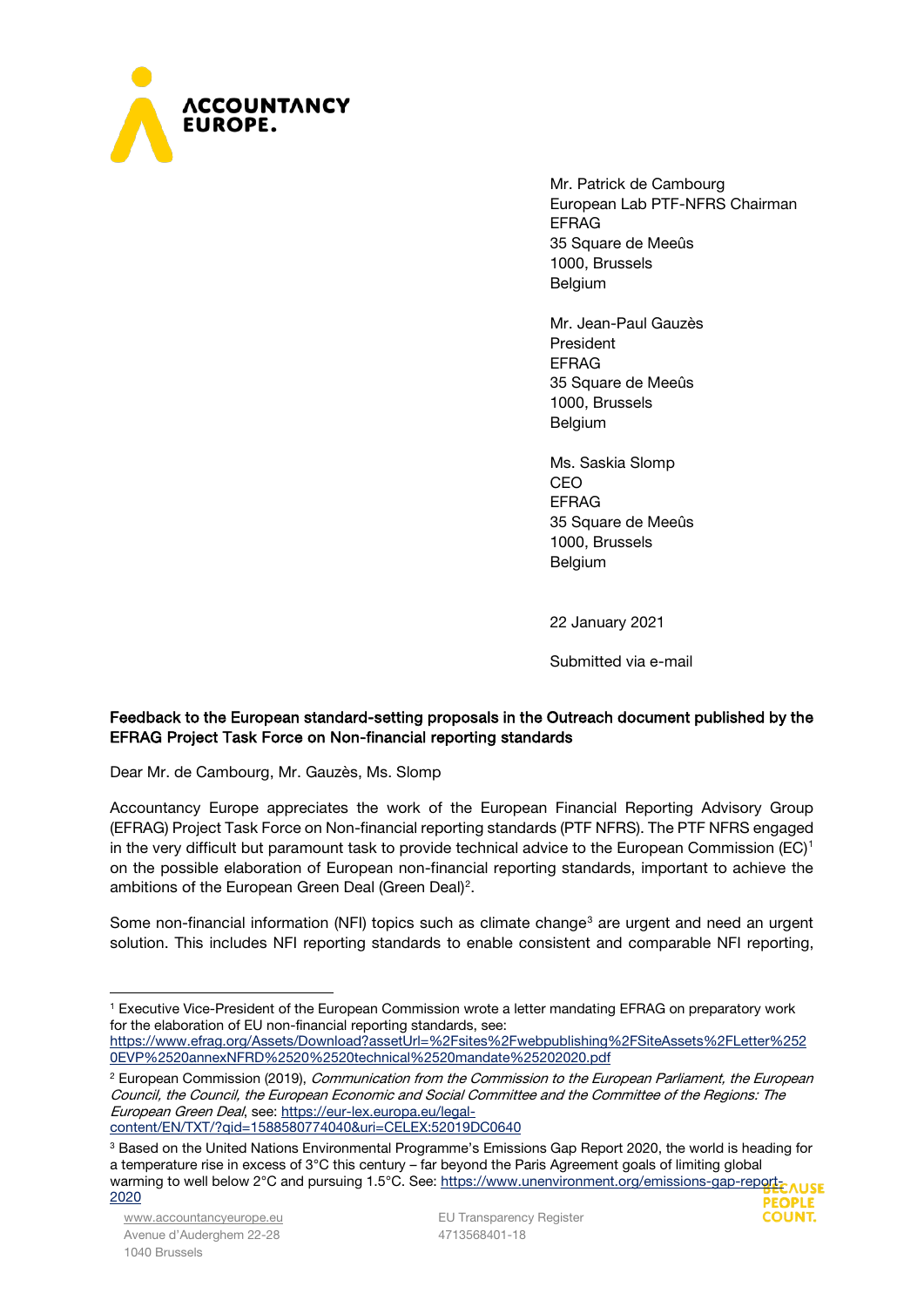which addresses the impacts of a company's operations to the environment and society, as well as its dependencies on these issues.

We suggest considering the developments in the NFI playing field since EFRAG received the mandate from the EC to do preparatory work in view of potential European NFI standards. For example, CDP, the Climate Disclosure Standards Board (CDSB), Global Reporting Initiative (GRI), the International Integrated Reporting Council (IIRC) and the Sustainability Accounting Standards Board (SASB) published a *Statement of Intent to Work Together Towards Comprehensive Corporate Reporting*<sup>[4](#page-1-0)</sup> noting their vision towards a comprehensive reporting system and how their standards could help achieve it. These organisations published a prototype climate-related financial disclosure standard<sup>[5](#page-1-1)</sup>, built on their initiatives, to illustrate how to report on enterprise value creation, important for market transparency. In addition, the International Financial Reporting Standards (IFRS) Foundation issued a consultation paper<sup>[6](#page-1-2)</sup>, seeking stakeholders' views on the role it could play in sustainability reporting.

Accountancy Europe fully supports this objective and is happy to help and collaborate with the PTF NFRS, EFRAG and the EC during this process. Europe has clearly been leading the sustainability agenda and we find the European Union's (EU) leadership is key to achieve global NFI reporting standards for market transparency and establishing EU NFI standards important to achieve the EU public policy objectives.

Hereinafter we include some comments to the European standard-setting (ESS) proposals as provided by the PTF NFRS in the Outreach document.

# **General comments**

#### **Urgency**

The PTF NFRS undertook an important task with a very ambitious deadline. Three processes were running in parallel:

- (1) the revision of the Non-financial Reporting Directive<sup>[7](#page-1-3)</sup> (NFRD)
- (2) a consultation on the potential governance changes for EFRAG in view of NFI reporting standards activities
- (3) the PTF NFRS preparatory work in view of the elaboration of potential European NFI standards.

We appreciate that all these processes are linked and dependent on one another (e.g., the scope and location of disclosures are dependent on the outcome of NFRD revision) and that the PTF NFRS worked under many assumptions as a result. However, in a number of instances we found the proposals presented in the Outreach document ambiguous, unclear and difficult to understand.

We also think it may be time-consuming and challenging for the potential future standard setter to put them in practice, particularly if existing NFI initiatives are not sufficiently leveraged. This does not serve the urgent need to address many of these issues (e.g. climate change).

<span id="page-1-3"></span><sup>7</sup> Directive 2014/95/EU of the European Parliament and of the Council of 22 October 2014 amending Directive 2013/34/EU as regards disclosure of non-financial and diversity information by certain large undertakings and groups, see:<https://eur-lex.europa.eu/legal-content/EN/TXT/?uri=CELEX%3A32014L0095>



<span id="page-1-0"></span><sup>4</sup> CDP, CDSB, GRI, IIRC and SASB, Statement of Intent to Work Together Towards Comprehensive Corporate Reporting, see[: https://29kjwb3armds2g3gi4lq2sx1-wpengine.netdna-ssl.com/wp-content/uploads/Statement](https://29kjwb3armds2g3gi4lq2sx1-wpengine.netdna-ssl.com/wp-content/uploads/Statement-of-Intent-to-Work-Together-Towards-Comprehensive-Corporate-Reporting.pdf)[of-Intent-to-Work-Together-Towards-Comprehensive-Corporate-Reporting.pdf](https://29kjwb3armds2g3gi4lq2sx1-wpengine.netdna-ssl.com/wp-content/uploads/Statement-of-Intent-to-Work-Together-Towards-Comprehensive-Corporate-Reporting.pdf)

<span id="page-1-1"></span><sup>5</sup> CDP-CDSB-GRI-IIRC-SASB (2020), Reporting on enterprise value; Illustrated with a prototype climate-related financial disclosure standard, see: [https://29kjwb3armds2g3gi4lq2sx1-wpengine.netdna-ssl.com/wp](https://29kjwb3armds2g3gi4lq2sx1-wpengine.netdna-ssl.com/wp-content/uploads/Reporting-on-enterprise-value_climate-prototype_Dec20.pdf)[content/uploads/Reporting-on-enterprise-value\\_climate-prototype\\_Dec20.pdf](https://29kjwb3armds2g3gi4lq2sx1-wpengine.netdna-ssl.com/wp-content/uploads/Reporting-on-enterprise-value_climate-prototype_Dec20.pdf)

<span id="page-1-2"></span><sup>&</sup>lt;sup>6</sup> IFRS Foundation, *Consultation paper on sustainability reporting*, see: [https://www.ifrs.org/projects/work](https://www.ifrs.org/projects/work-plan/sustainability-reporting/comment-letters-projects/consultation-paper-and-comment-letters/)[plan/sustainability-reporting/comment-letters-projects/consultation-paper-and-comment-letters/](https://www.ifrs.org/projects/work-plan/sustainability-reporting/comment-letters-projects/consultation-paper-and-comment-letters/)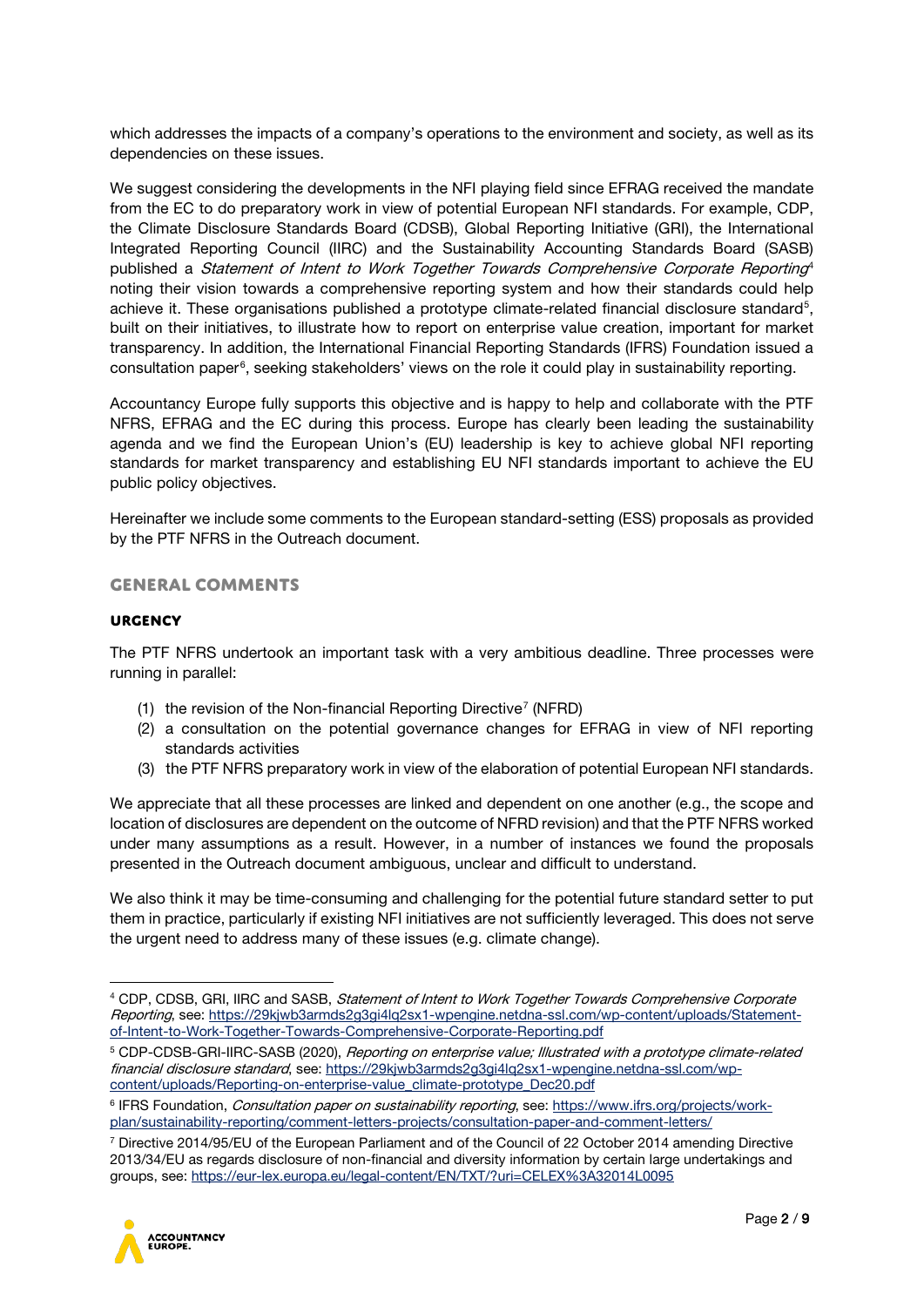Therefore, we suggest the PTF NFRS to provide clear, concise and straightforward proposals, prioritised based on their urgency, in order to simplify the tasks of any potential future EU standard setter. This is important to advance the EU towards achieving the ambitions of the Green Deal and the Sustainable Development Goals (SDGs).

A "building block" approach to NFI standard setting may deliver a timely fit-for-purpose solution. The foundational building block would be a set of globally accepted NFI standards, applicable to all companies, which will help improve market transparency. Considering the important developments of 2020, a global set of baseline sustainability metrics is a realistic prospect. Additional 'blocks' of EU NFI reporting standards important to meet EU public policy objectives could be added to that.

Under this approach, the ESS would engage in endorsing global NFI reporting standards in the EU and in developing the added "block" of EU NFI reporting standards, where necessary.

# **Terminology**

We noted that the Outreach document uses new and different terminology compared to the widely used concepts in corporate reporting, NFI, sustainability or environmental, social and governance (ESG) terminology. This is confusing and unhelpful, especially as it is unclear whether this is intentional or not and in the former case, what the underlying intention is and why.

For example, it is our understanding that the Outreach document suggests a broader scope for the term 'sustainability information', similarly to that of the term 'NFI' (i.e. by incorporating internally generated intangibles). Even though NFI lacks a formal definition, it is deemed to incorporate ESG, value drivers that are not usually measured in monetary terms and particularly, internally generated intangibles (e.g., intellectual property, knowledge, relationships, teamwork, trust, branding, reputation, technology etc.). In order to avoid confusion, we suggest not changing the definition or composition of 'sustainability'.

As another example we suggest clarifying "sustainability reporting" under the ESS reporting structure.

On the other hand, standard terms such as "conceptual framework" are not used, even though many of the elements in the Outreach document match with what is broadly understood under this term (see our comments under [ESS operational guidelines\)](#page-5-0).

In addition, we note that some well-used and understood terms and ideas are used and elaborated differently, such as double materiality (please refer to our comments under [ESS operational guidelines\)](#page-5-0), ESG (please refer to our comments under **ESS architecture**) or transformed, such as those of the Task Force on Climate-Related Financial Disclosures (TCFD)<sup>[8](#page-2-0)</sup> (please refer to our comments under ESS [architecture\)](#page-6-0).

To conclude, the PTF NFRS should at a minimum either include a glossary of the terms used in its proposals to the EC, adopt internationally used terms and concept, or at least suggest that the standard-setter clearly defines the necessary terminology, with the least deviations from current understanding and practice, unless it is seen as necessary and then duly explained.



<span id="page-2-0"></span><sup>8</sup> Task Force on Climate-Related Financial Disclosures (2017), Final Report: Recommendations of the Task Force on Climate-Related Financial Disclosures, see: [https://assets.bbhub.io/company/sites/60/2020/10/FINAL-2017-](https://assets.bbhub.io/company/sites/60/2020/10/FINAL-2017-TCFD-Report-11052018.pdf) [TCFD-Report-11052018.pdf](https://assets.bbhub.io/company/sites/60/2020/10/FINAL-2017-TCFD-Report-11052018.pdf)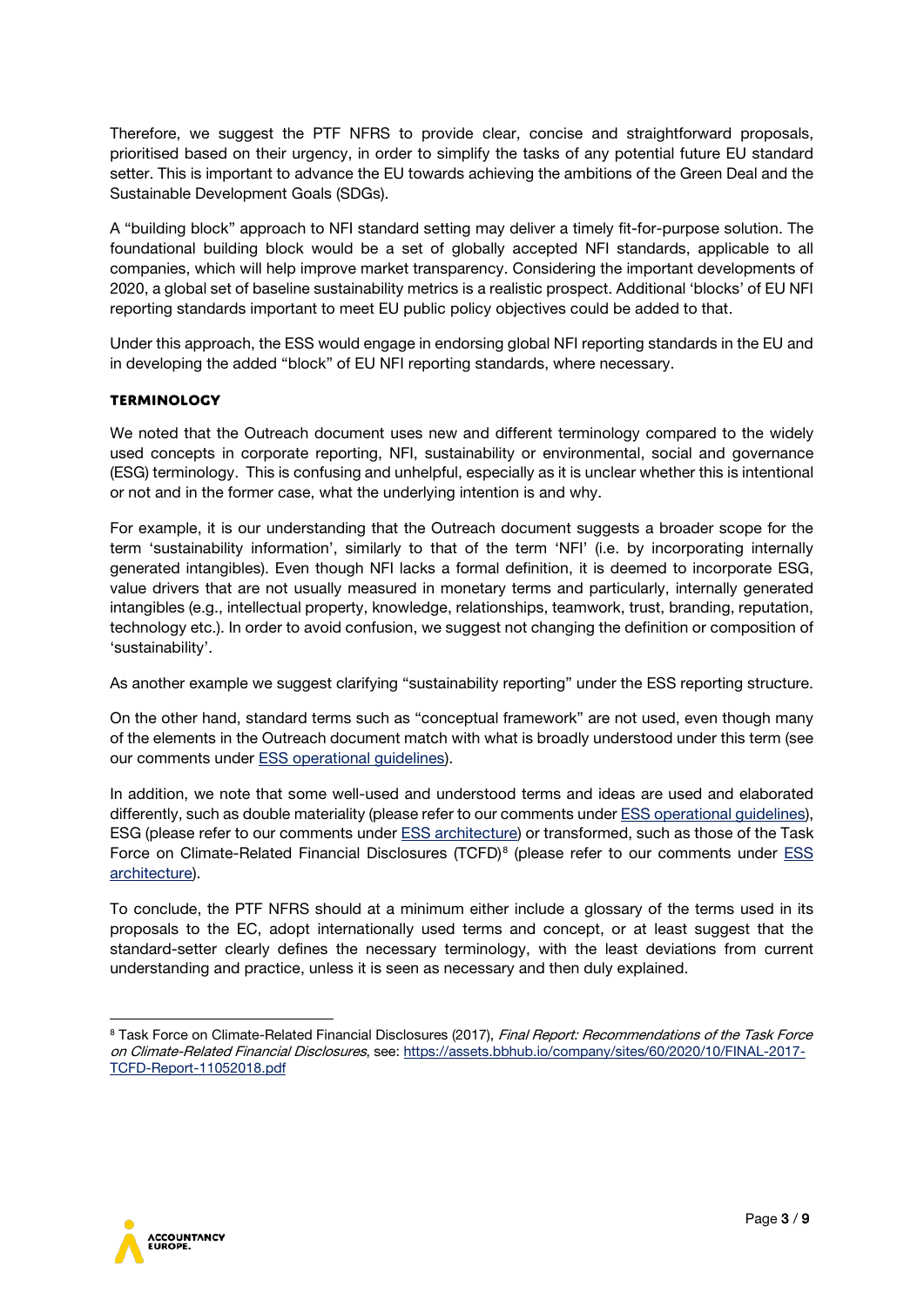#### **Standard setting and reporting standards**

It is our understanding that the proposals of the PTF NFRS relate to both the standard-setting process and reporting standards' content. For example, we read the ESS foundations and the ESS operational guidelines as proposals on the standard-setting process and workflow, aiming to determine the role of the future European NFI standard-setter and the tools it can use to achieve its mission. On the other hand, we read the rest of the sections as suggestions on the potential content of the European NFI reporting standards.

We appreciate and welcome proposals on both items, however, we suggest making a clear split between NFI standard-setting and NFI reporting standards´ content in the final document in order to simplify the tasks of the future European standard setter.

## **ESS Foundations**

We appreciate the two overarching principles<sup>[9](#page-3-0)</sup> and welcome the five building blocks<sup>[10](#page-3-1)</sup> as proposals on standard setting.

We would like to provide some additional considerations on building block 2 on financial institutions, building block 3 on small and medium enterprises (SMEs) and building block 5 on intangibles.

On financial institutions, in addition to the considerations on access and the availability of data, we suggest the PTF NFRS to also emphasise the need for relevant and reliable data. In addition, we suggest considering the timing of reporting for this sector, as its NFI reporting is dependent on the NFI published by companies.

In terms of SMEs, we point out that collectively they form an important part of the economy without which the ambitions of the Green Deal cannot be achieved. We agree that SMEs should be considered on a proportionality basis and we support applying simplified NFI standards for SMEs. To this end, SMEs should be considered based on their risk profile and impact rather than size only<sup>11</sup>. We understand that NFI reporting for SMEs depends on how it is addressed under the revised NFRD. Nonetheless, we suggest providing a roadmap to moving from voluntary to mandated simplified NFI reporting standards for SMEs.

Related to intangibles, we agree that addressing some NFI topics (e.g. social license to operate) may help narrow the gap between market capitalisation and net assets' book value. However, financial reporting is also important in addressing this gap. The International Accounting Standards Board (IASB) is also aware of these shortcomings and the topic will also come up in their upcoming agenda consultation (e.g. at least in the feedback received). In addition, the project underway in EFRAG on better information on intangibles<sup>[12](#page-3-3)</sup> will help shape this discussion. To our understanding, the financial activities of EFRAG will not change, therefore, we suggest the PTF NFRS to limit its scope on the NFI side on intangibles whilst coordinating with the work on the financial reporting side.

<span id="page-3-2"></span><sup>11</sup> Accountancy Europe (2020), From risks to regulation: rethinking company categorisation, see: <https://www.accountancyeurope.eu/publications/from-risks-to-regulation-rethinking-company-categorisation/> <sup>12</sup> EFRAG, *EFRAG Research Project on Better Information on Intangibles*, see:

<span id="page-3-3"></span>[https://www.efrag.org/Activities/1809040410591417/EFRAG-research-project-on-better-information-on](https://www.efrag.org/Activities/1809040410591417/EFRAG-research-project-on-better-information-on-intangibles)[intangibles#](https://www.efrag.org/Activities/1809040410591417/EFRAG-research-project-on-better-information-on-intangibles)



<span id="page-3-0"></span><sup>&</sup>lt;sup>9</sup> The two overarching principles proposed are: (1) a principles-based sustainability reporting system, and (2) an inclusive range of sustainability reporting stakeholders.

<span id="page-3-1"></span> $10$  The five building blocks proposed are: (1) supporting the EU sustainability reporting momentum. (2) addressing the specific challenges of financial institutions, (3) including SMEs in the EU sustainability reporting landscape in a proportionate manner, (4) fostering sector-specific sustainability reporting relevance, (5) acknowledging the importance of intangibles in sustainability reporting.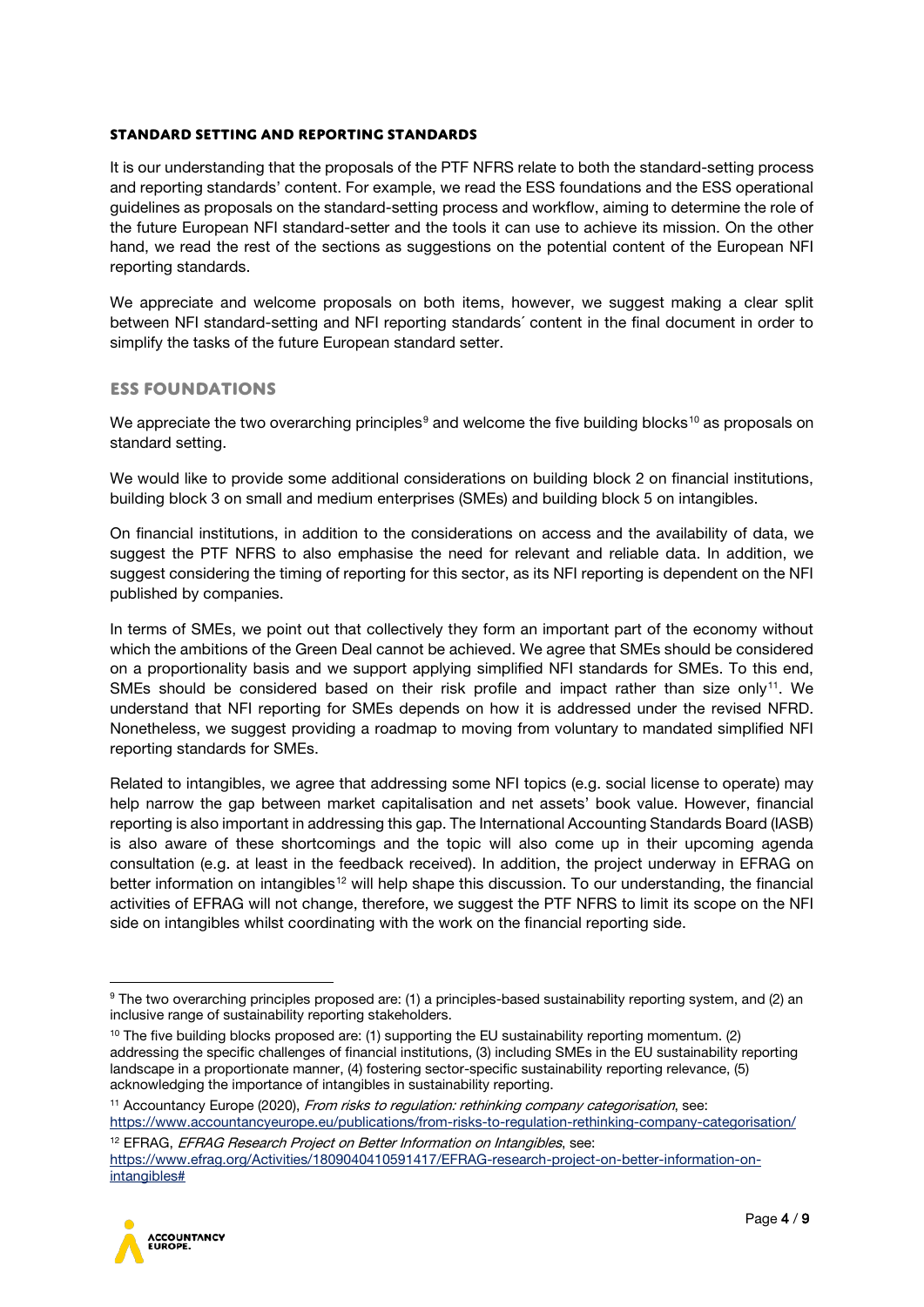In addition, we suggest adding three further building blocks:

- (1) building on the work of current NFI initiatives
- (2) interconnectivity, and
- (3) digitalisation.

## **Building on the work of current NFI initiatives**

Firstly, this building block would be in line with the mandate received by the EC, in which Executive Vice-President of the EC Valdis Dombrovskis noted " $[...]$  the European Lab [...] must analyse and build on existing reporting standards and frameworks to the greatest possible extent.".

Secondly, many market participants (including preparers) are already familiar with and report under international NFI initiatives such as those of CDP, CDSB, GRI, IIRC and SASB. Therefore, introducing a new initiative would result in further fragmentation.

Furthermore, building on the best NFI initiatives could support the European standard-setter in providing an adequate and timely solution.

Finally, this new building block may help make a distinction between NFI standards primarily aimed at supporting market transparency, and NFI standards primarily aimed at supporting EU public policy objectives. Such a distinction would help clarify the focus of the European standard setter (which could then be included in the ESS operational guidelines).

On the one hand, NFI standards for market transparency would meet the needs of investors and other market participants, and address sustainability topics that relate to enterprise value creation, important for the long-term viability of the company. These standards could build on existing NFI initiatives through cooperation and consolidation of existing NFI initiatives. Europe could engage actively with these initiatives and leverage its leadership during this process to ensure an output that fits both the European and global markets. Markets, companies, value chains, risks such as climate change, investors and capital flows are all global and need a global solution to corporate reporting in order to improve comparability and market transparency. The ESS role would be to endorse these standards for the EU, a process similar to that currently in place in EFRAG for the endorsement of IFRS standards.

On the other hand, NFI standards for EU public policy objectives would address specific requests arising from different legislative acts. In developing these standards, the ESS could either build on existing NFI initiatives, or provide for new metrics and disclosure requirements.

#### **Interconnectivity**

We appreciate the considerations of the PTF NFRS under section ESS reporting structure. However, suggest including interconnectivity as a building block as it would also help operationalise the double materiality (or dynamic materiality) concept and accelerate the development of NFI standards.

In addition to the considerations on interconnectivity under the ESS reporting structure, we suggest the PTF NFRS to include the need for an interconnected conceptual framework (e.g. as part of the ESS operational guidelines) to link the conceptual framework for financial reporting and the NFI conceptual framework. To this end, it is important to clarify the audience of NFI reporting.

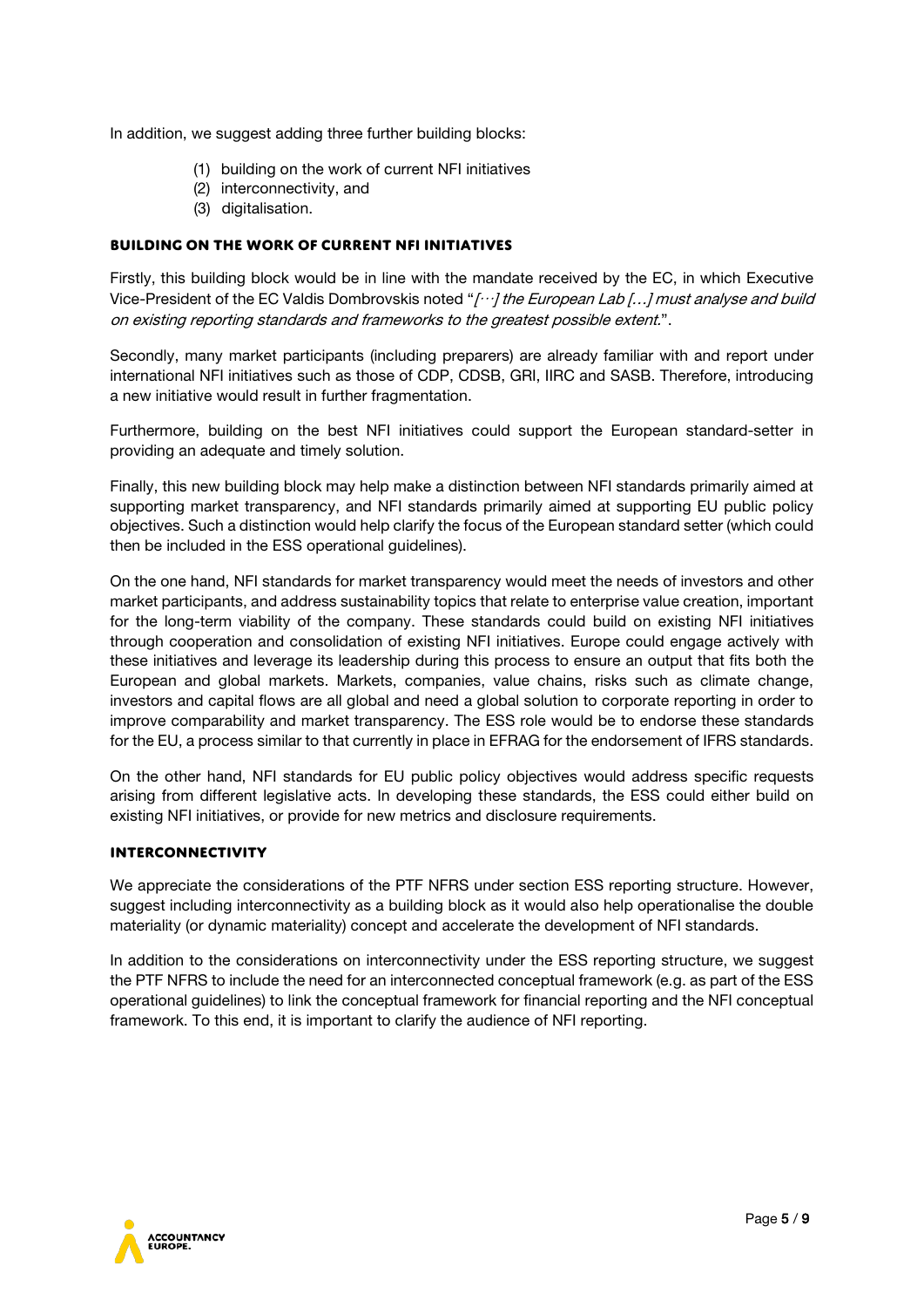#### **Digitalisation**

We agree that an NFI taxonomy is important to improve comparability, availability and access in the digitalisation area. Tagging information would make reporting more easily accessible to users of electronic reports.

However, we suggest the PTF NFRS to address digitalisation in a broader perspective than just the taxonomy. For example, Cogito Paper 2017 Core & More: An opportunity for smarter corporate reporting<sup>[13](#page-5-1)</sup> explored the idea of a 'dashboard' of information, whereas users may customise reports and extract information from a broader 'data warehouse'.

# <span id="page-5-0"></span>**ESS operational guidelines**

In our understanding, the proposals of the PTF NFRS in this section aim to provide the tools for the ESS to operate with.

We suggest including a conceptual framework, as it is key to an NFI principles-based reporting system. It could build on the well-known concepts of the IFRS Conceptual Frameworks for Connected Reporting[14](#page-5-2) and the concepts of the existing NFI frameworks and standards (e.g. CDSB, IIRC, SASB, GRI, etc.). The PTF NFRS may make regional adaptations important for EU NFI reporting standards to some items in these frameworks.

#### **Quality of information/standards**

We appreciate the consideration on the qualitative characteristics of NFI, and particularly the focus on criteria that could facilitate auditability. In line with our comments above, we suggest using the same terminology used in the IFRS conceptual framework and existing NFI initiatives.

In addition, we suggest including 'balance of information' as a qualitative characteristic as it allows the company to tell its full story, including both positive and negative impacts and dependencies to value creation, society and the environment.

## **Double materiality**

In our opinion, the PTF NFRS tries to re-explain the well-accepted concept of double materiality. For example, this explanation does not address "impacts and dependencies" as per the NFRD Guidelines 2019[15](#page-5-3). In addition, in operationalising double materiality, the PTF NFRS refers to a "sum of both" rather than an "overlap" dimension. Nonetheless, neither of these are further elaborated in the Outreach document.

We find all the above unclear and unnecessary, as the double materiality concept is well recognised and has been used in different and important initiatives, including Cogito Paper 2019 Interconnected standard setting for corporate reporting<sup>[16](#page-5-4)</sup> (Cogito Paper 2019), and the CDP-CDSB-GRI-IIRC-SASB Statement of Intent to Work Together Towards Comprehensive Corporate Reporting.

<span id="page-5-4"></span><sup>&</sup>lt;sup>16</sup> Accountancy Europe (2019), Interconnected standard setting for corporate reporting, see: <https://www.accountancyeurope.eu/publications/interconnected-standard-setting-for-corporate-reporting/>



<span id="page-5-1"></span><sup>&</sup>lt;sup>13</sup> Accountancy Europe (2017), *Core & More: An opportunity for smarter corporate reporting*, see: <https://www.accountancyeurope.eu/publications/core-more-smarter-corporate-reporting/>

<span id="page-5-2"></span><sup>14</sup> IFRS, Conceptual Framework for Connected Reporting, see: [https://www.ifrs.org/issued-standards/list-of](https://www.ifrs.org/issued-standards/list-of-standards/conceptual-framework/)[standards/conceptual-framework/](https://www.ifrs.org/issued-standards/list-of-standards/conceptual-framework/)

<span id="page-5-3"></span><sup>&</sup>lt;sup>15</sup> European Commission (2019), *Communication from the Commission – Guidelines on non-financial reporting:* Supplement on reporting climate-related information, see: [https://eur-lex.europa.eu/legal](https://eur-lex.europa.eu/legal-content/EN/TXT/?uri=CELEX%3A52019XC0620%2801%29)[content/EN/TXT/?uri=CELEX%3A52019XC0620%2801%29](https://eur-lex.europa.eu/legal-content/EN/TXT/?uri=CELEX%3A52019XC0620%2801%29)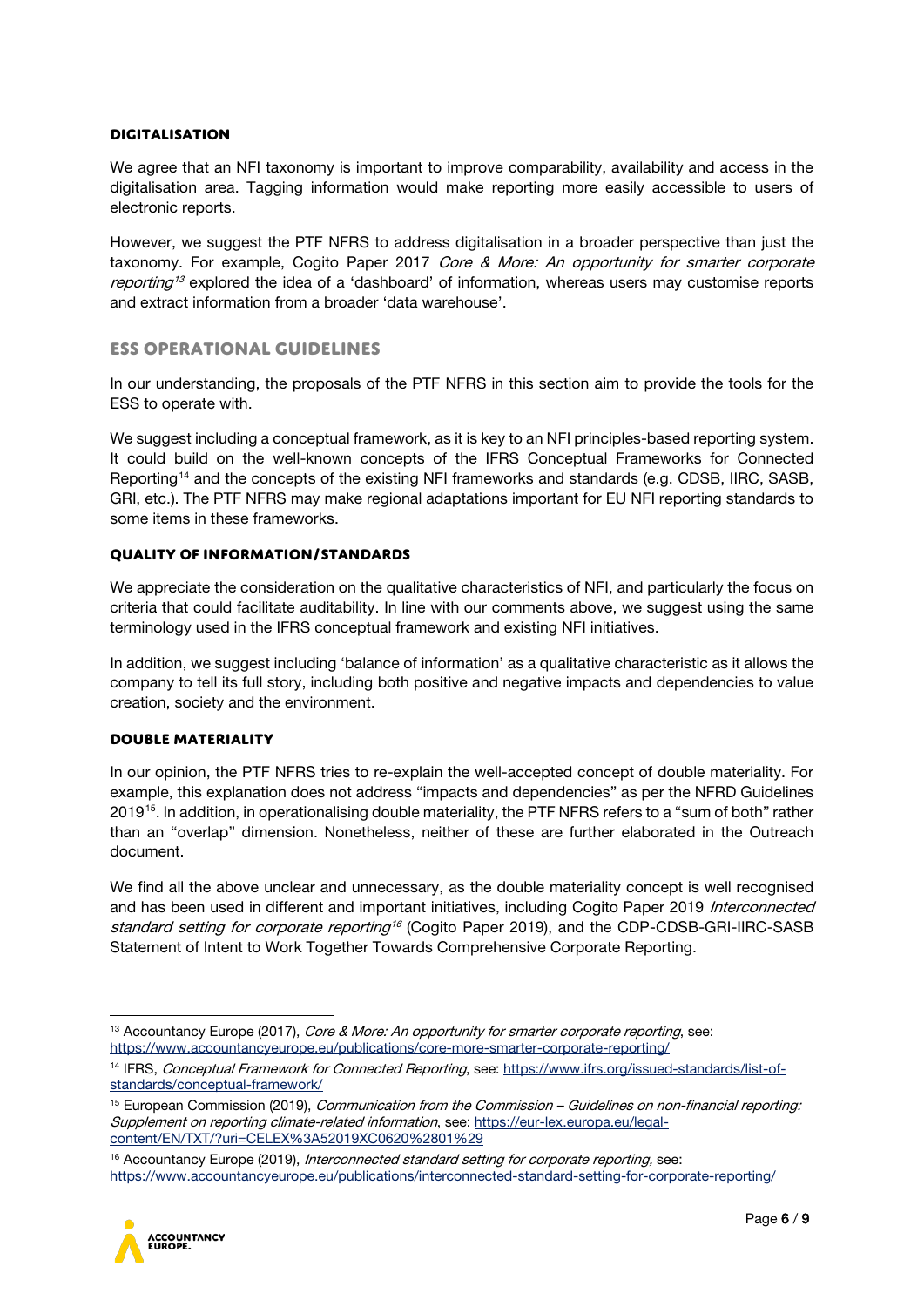Therefore, we suggest the PTF NFRS to build on the well-known concept and consider the above ideas in operationalising double materiality.

In addition, we suggest the PTF NFRS to consider operationalising double materiality by distinguishing between the two lenses: material for value creation and material to the environment and society.

To this end, the PTF NFRS may consider Cogito Paper 2019 which builds on the double materiality concept as per the NFRD Guidelines 2019 and provides a link between the impacts a company has and its ability to create value in the long-term. CDP-CDSB-GRI-IIRC-SASB further elaborated this idea in their "dynamic materiality".

# <span id="page-6-0"></span>**ESS architecture**

## **Reporting areas**

We support the idea of the PTF NFRS to align the reporting areas<sup>[17](#page-6-1)</sup> with the business decision-making flow. This would ensure that NFI reporting reflects the business reality and it could also help improve integrated thinking and governance within the entity.

Even though we appreciate the three steps proposed for the business decision-making process<sup>18</sup>, we suggest the EFRAG PTF NFRS to reconsider and to adopt instead the four pillars of TCFD:

- (1) governance
- (2) strategy
- (3) risk management
- (4) metrics & targets.

We base our suggestion on the following two arguments:

Firstly, the NFRD Guidelines 2019 already acknowledge TCFD and integrate the pillars with the existing five reporting areas of the NFRD. Therefore, the European corporate reporting community (including preparers and users) is used to these concepts and may have already incorporated them in their corporate reporting processes. Changing would therefore be time-consuming and costly.

Secondly, the principles of the TCFD have achieved a good market acceptance, in Europe and globally. For example, TCFD has already been endorsed and is expected to become mandatory soon in New Zealand<sup>[19](#page-6-3)</sup>, the United Kingdom<sup>20</sup>, Hong Kong<sup>[21](#page-6-5)</sup> and Switzerland<sup>[22](#page-6-6)</sup>. In addition, important investors such

<span id="page-6-3"></span><https://www.beehive.govt.nz/release/new-zealand-first-world-require-climate-risk-reporting>

<https://apps.sfc.hk/edistributionWeb/api/consultation/openFile?lang=EN&refNo=20CP5>

<span id="page-6-6"></span><sup>&</sup>lt;sup>22</sup> News, Federal Council fleshes out proposals for sustainable Swiss financial centre, see: [https://www.admin.ch/gov/en/start/documentation/media-releases/media-releases-federal-council.msg-id-](https://www.admin.ch/gov/en/start/documentation/media-releases/media-releases-federal-council.msg-id-81571.html)[81571.html](https://www.admin.ch/gov/en/start/documentation/media-releases/media-releases-federal-council.msg-id-81571.html)



<span id="page-6-1"></span><sup>&</sup>lt;sup>17</sup> Under the current NFRD, the 5 reporting areas are: (1) business model, (2) policies, including due diligence processes, (3) the outcome of these policies, (4) principal risks of the entity and (5) the KPIs relevant to the particular business.

<span id="page-6-2"></span><sup>18</sup> The EFRAG PTF NFRS suggest these 3 reporting areas: strategy, implementation, performance measurement. <sup>19</sup> News, New Zealand first in the world to require climate risk reporting, see:

<span id="page-6-4"></span> $20$  News, UK joint regulator and government TCFD Taskforce: Interim Report and Roadmap, see: [https://www.gov.uk/government/publications/uk-joint-regulator-and-government-tcfd-taskforce-interim-report](https://www.gov.uk/government/publications/uk-joint-regulator-and-government-tcfd-taskforce-interim-report-and-roadmap)[and-roadmap](https://www.gov.uk/government/publications/uk-joint-regulator-and-government-tcfd-taskforce-interim-report-and-roadmap)

<span id="page-6-5"></span><sup>&</sup>lt;sup>21</sup> Securities and Futures Commission (2020), Consultation Paper on the Management and Disclosure of Climaterelated Risks by Fund Managers, see: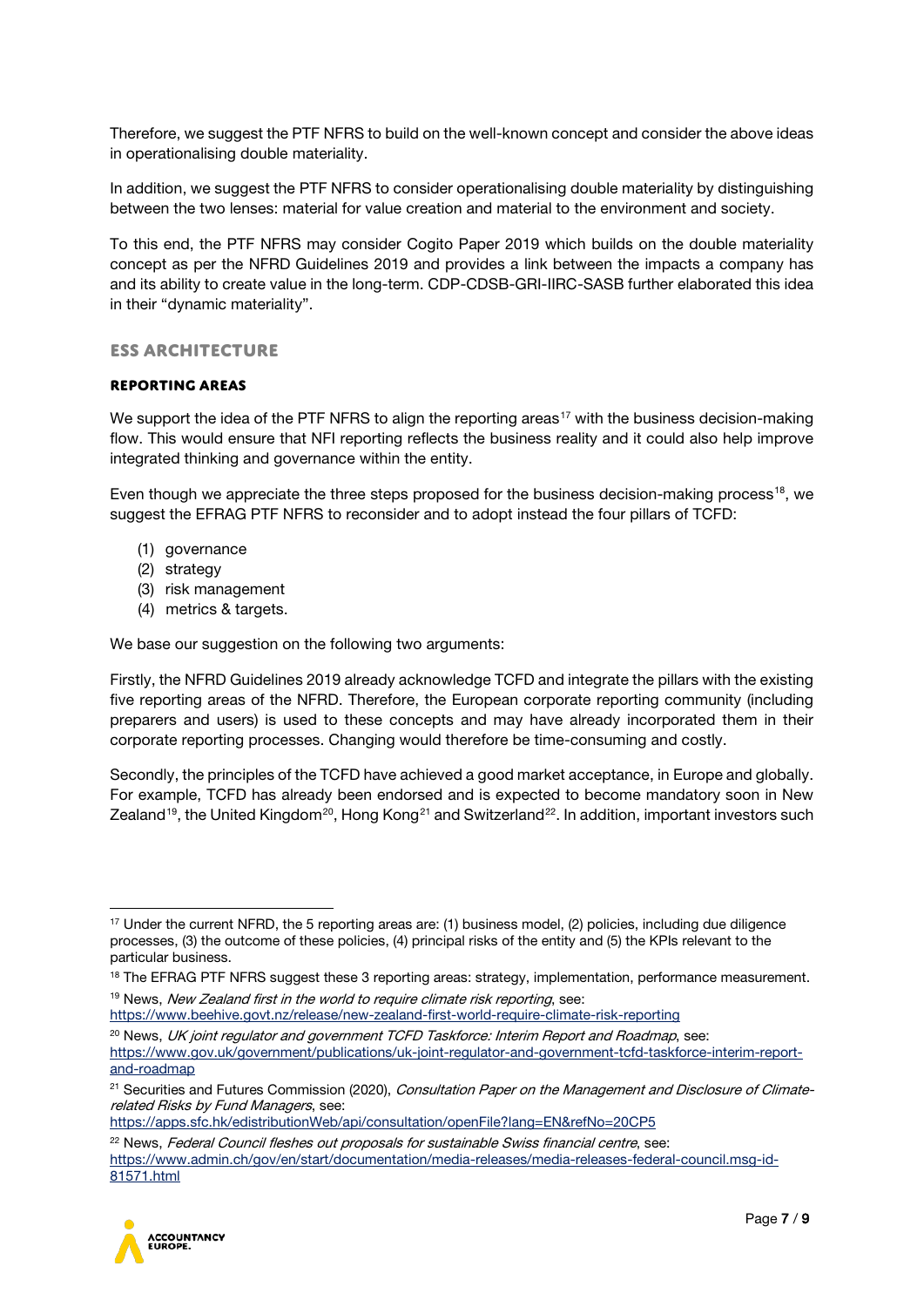as BlackRock<sup>[23](#page-7-0)</sup>, State Street Global Investors<sup>[24](#page-7-1)</sup> and Norges Bank Investment Management<sup>[25](#page-7-2)</sup> have advised companies to provide climate-related disclosures in compliance with the TCFD.

As a result, proposing the four pillars of TCFD would result in a minimum (or none at all) disruption in corporate reporting practices, which would enhance comparability and would ultimately improve market transparency.

#### **ESG**

In the options for topics and subtopics, the PTF NFRS suggests "general" as the acronym for the "G" in ESG, replacing "governance". We suggest not changing the broadly recognised term "ESG" (including its composition) to avoid further confusion, unnecessary costs and complexities.

As a result, the proposals also address governance as part of other elements (e.g. a part of "strategy" in the reporting areas, and a part of the "G-general" in topics and subtopics). We emphasise that governance is key to sustainability, therefore, we suggest giving it the prominence it deserves.

#### **ESS reporting structure**

We appreciate the considerations under the ESS reporting structure and agree that NFI reporting should be part of the management report. However, we think that separate 'sustainability statements' in the management report could result in disconnected reporting.

In addition, we point out that integrated reporting is key to corporate reporting. In 2017, we explored the integrated reporting concept and proposed a CORE & MORE model where:

- the CORE report would be an 'executive report' focusing on the most material and relevant information about the company. It should meet the needs of the broader stakeholders and provide a holistic picture of the company.
- the MORE reports would provide additional detailed information designed to meet the needs of specific stakeholders, for whom they were initially intended. Therefore, they may not be relevant for all stakeholders.

The PTF NFRS may consider this concept in determining what NFI reporting goes where, and as a result determine the type of standards needed.

# **ESS priorities**

We suggest that the ESS should include a clear roadmap specifying priorities, the timeline and the deliverables. This is important considering the urgency of many risks.

In addition, considering that climate change is the most pressing issue, we suggest to first work on a climate related disclosures standard. The EU may build on the climate-related financial disclosure standard published by CDP-CDSB-GRI-IIRC-SASB and address the impact and dependencies, as well as the inside-out and outside-in aspects of this topic.

<span id="page-7-1"></span><sup>24</sup> State Street Global Advisors, *CEO's Letter on our 2021 Proxy Voting Agenda*, see: <https://www.ssga.com/us/en/institutional/ic/insights/ceo-letter-2021-proxy-voting-agenda>

<span id="page-7-2"></span><sup>&</sup>lt;sup>25</sup> Norges Bank Investment Management (2020), Consultation on the FCA's Proposals to Enhance Climaterelated Disclosures, see: [https://www.nbim.no/en/publications/consultations/2020/consultation-on-the-fcas](https://www.nbim.no/en/publications/consultations/2020/consultation-on-the-fcas-proposals-to-enhance-climate-related-disclosures/)[proposals-to-enhance-climate-related-disclosures/](https://www.nbim.no/en/publications/consultations/2020/consultation-on-the-fcas-proposals-to-enhance-climate-related-disclosures/)



<span id="page-7-0"></span><sup>&</sup>lt;sup>23</sup> Blackrock, Larry Fink Letter to CEOs, see[: https://www.blackrock.com/us/individual/larry-fink-ceo-letter](https://www.blackrock.com/us/individual/larry-fink-ceo-letter)